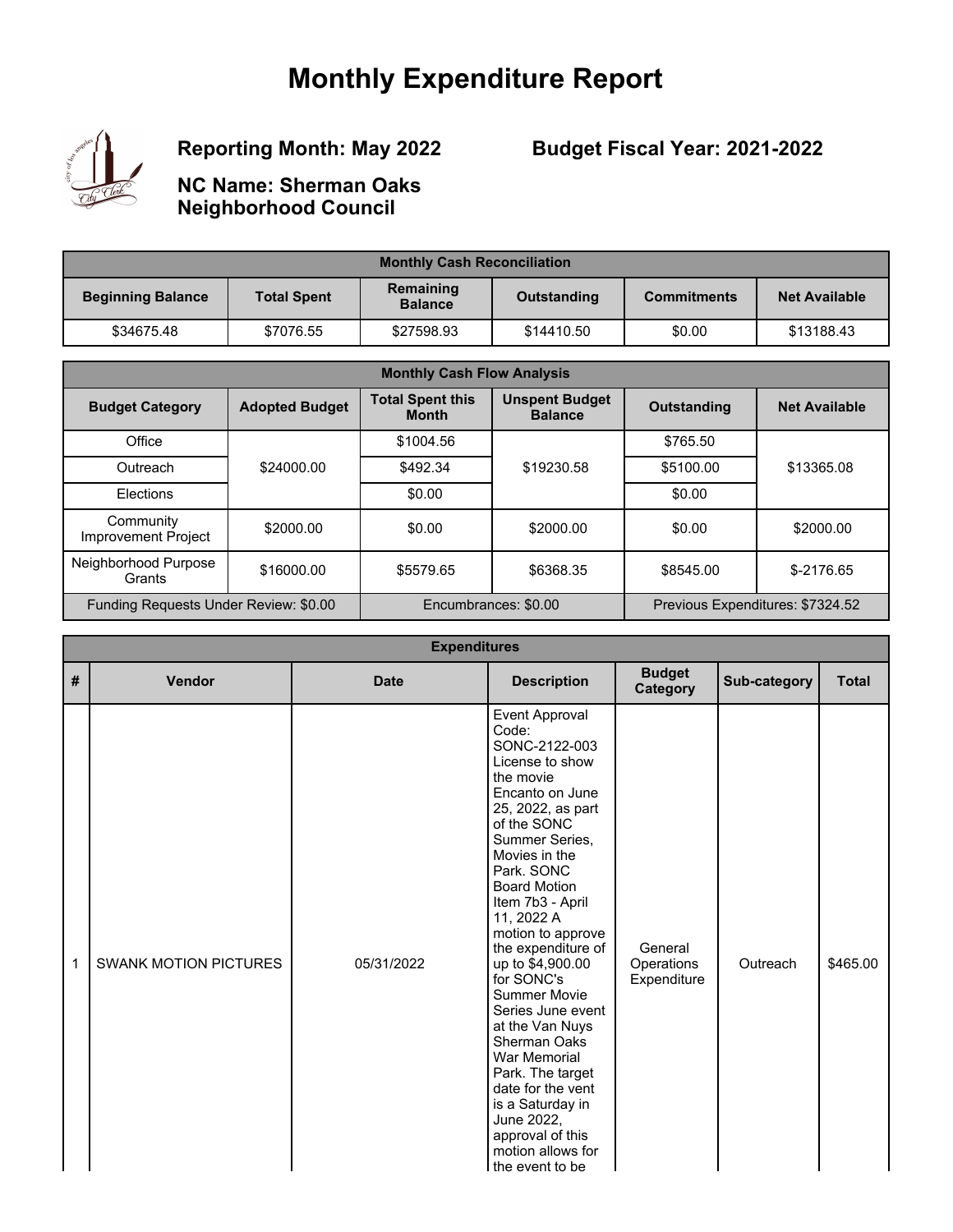|                |                                        |            | held on June 4,<br>11, 18, or 25,<br>2022. The funds                                                                                                                                                                                                                                                                                                                                                                                                                                                                                                                                                                               |                                      |          |           |
|----------------|----------------------------------------|------------|------------------------------------------------------------------------------------------------------------------------------------------------------------------------------------------------------------------------------------------------------------------------------------------------------------------------------------------------------------------------------------------------------------------------------------------------------------------------------------------------------------------------------------------------------------------------------------------------------------------------------------|--------------------------------------|----------|-----------|
| $\overline{c}$ | BESTBUYCOM806651757431                 | 05/31/2022 | Event Approval<br>Code:<br>SONC-2122-0003<br>Purchase<br>Encanto DVD for<br>showing at the<br><b>SONC Summer</b><br>Series Movies in<br>the Park June 25,<br>2022 of the movie<br>Encanto. SONC<br><b>Board Motion</b><br>Item 7b3, April<br>11, 2022 A<br>motion to approve<br>the expenditure of<br>up to \$4,900.00<br>for SONC's<br><b>Summer Movie</b><br>Series June event<br>at the Van Nuys<br>Sherman Oaks<br>War Memorial<br>Park. The target<br>date for the vent<br>is a Saturday in<br>June 2022,<br>approval of this<br>motion allows for<br>the event to be<br>held on June 4,<br>11, 18, or 25,<br>2022. The funds | General<br>Operations<br>Expenditure | Outreach | \$27.34   |
| 3              | Sherman Oaks Friends of the<br>Library | 04/27/2022 | A motion to<br>approve a<br>Neighborhood<br><b>Purpose Grant</b><br>(NPG) in the<br>amount of \$2,100<br>to the Sherman<br>Oaks Friends of<br>Library in support<br>of the STEAM<br>Makerspace Cart<br>program.                                                                                                                                                                                                                                                                                                                                                                                                                    | Neighborhood<br>Purpose<br>Grants    |          | \$2100.00 |
| $\overline{4}$ | THE WEB CORNER, INC.                   | 05/16/2022 | Inv 23701 dtd<br>05/01/2022 A<br>motion to approve<br>the Sherman<br>Oaks<br>Neighborhood<br>Council's<br>2021-2022 NCFP<br>Administrative<br>Package.                                                                                                                                                                                                                                                                                                                                                                                                                                                                             | General<br>Operations<br>Expenditure | Office   | \$102.50  |
| 5              | THE WEB CORNER, INC.                   | 05/16/2022 | Inv 22455 dtd<br>08/01/2021 A<br>motion to approve<br>the Sherman<br>Oaks<br>Neighborhood<br>Council's<br>2021-2022 NCFP<br>Administrative<br>Package.                                                                                                                                                                                                                                                                                                                                                                                                                                                                             | General<br>Operations<br>Expenditure | Office   | \$102.50  |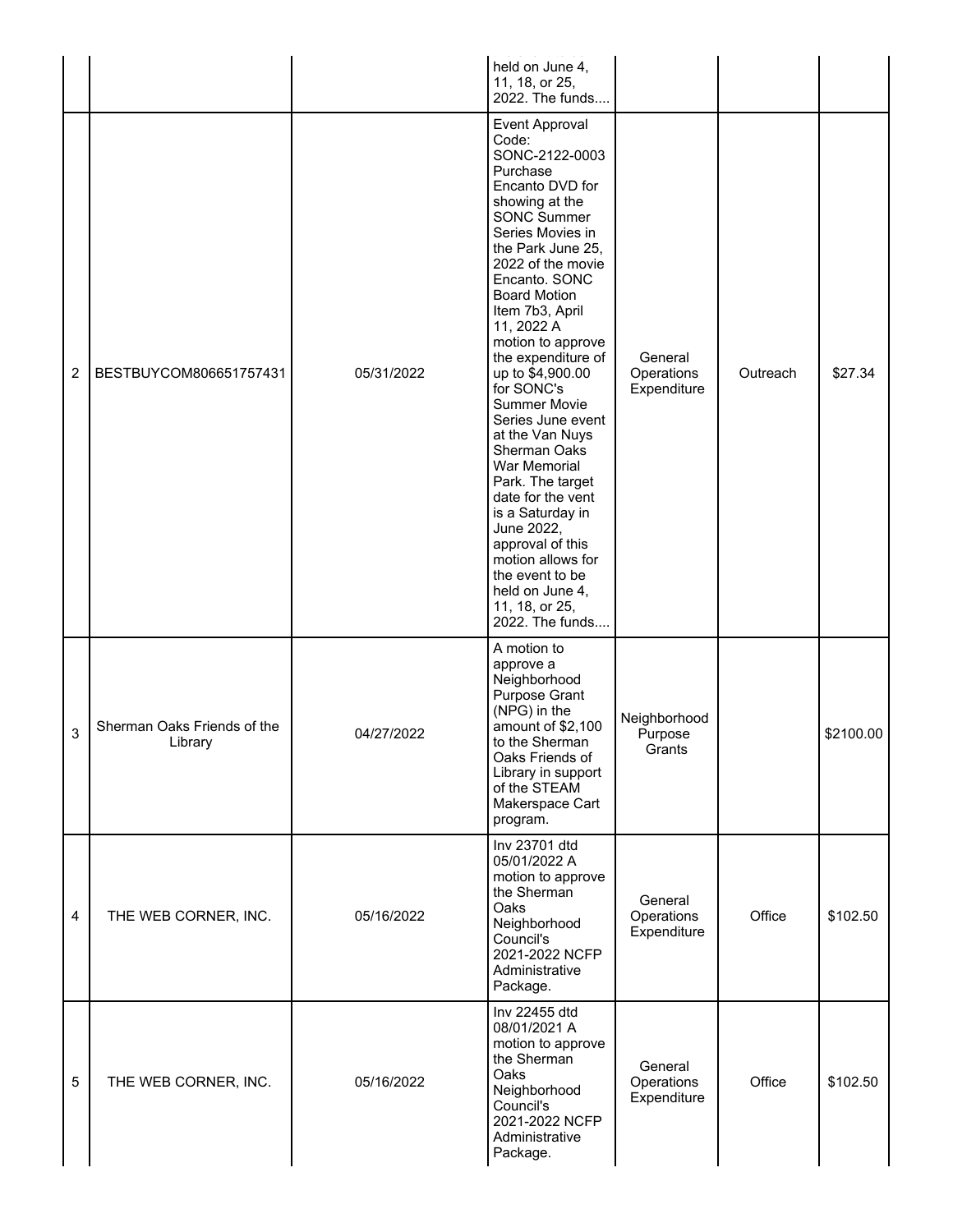| 6  | THE WEB CORNER, INC. | 05/16/2022 | Inv 22919 dtd<br>11/01/2021 A<br>motion to approve<br>the Sherman<br>Oaks<br>Neighborhood<br>Council's<br>2021-2022 NCFP<br>Administrative<br>Package.  | General<br>Operations<br>Expenditure | Office | \$102.50 |
|----|----------------------|------------|---------------------------------------------------------------------------------------------------------------------------------------------------------|--------------------------------------|--------|----------|
| 7  | THE WEB CORNER, INC. | 05/16/2022 | Inv 22825 dtd<br>09/27/2021 A<br>motion to approve<br>the Sherman<br>Oaks<br>Neighborhood<br>Council's<br>2021-2022 NCFP<br>Administrative<br>Package.  | General<br>Operations<br>Expenditure | Office | \$50.00  |
| 8  | THE WEB CORNER, INC. | 05/16/2022 | Inv 23076 dtd<br>12/01/2021 A<br>motion to approve<br>the Sherman<br>Oaks<br>Neighborhood<br>Council's<br>2021-2022 NCFP<br>Administrative<br>Package.  | General<br>Operations<br>Expenditure | Office | \$102.50 |
| 9  | THE WEB CORNER, INC. | 05/16/2022 | Inv 23228 dtd<br>01/011/2022 A<br>motion to approve<br>the Sherman<br>Oaks<br>Neighborhood<br>Council's<br>2021-2022 NCFP<br>Administrative<br>Package. | General<br>Operations<br>Expenditure | Office | \$102.50 |
| 10 | THE WEB CORNER, INC. | 05/16/2022 | Inv 23375 dtd<br>01/01/2022 A<br>motion to approve<br>the Sherman<br>Oaks<br>Neighborhood<br>Council's<br>2021-2022 NCFP<br>Administrative<br>Package.  | General<br>Operations<br>Expenditure | Office | \$102.50 |
| 11 | THE WEB CORNER, INC. | 05/16/2022 | Inv 23870 dtd<br>05/01/2022 A<br>motion to approve<br>the Sherman<br>Oaks<br>Neighborhood<br>Council's<br>2021-2022 NCFP<br>Administrative<br>Package.  | General<br>Operations<br>Expenditure | Office | \$102.50 |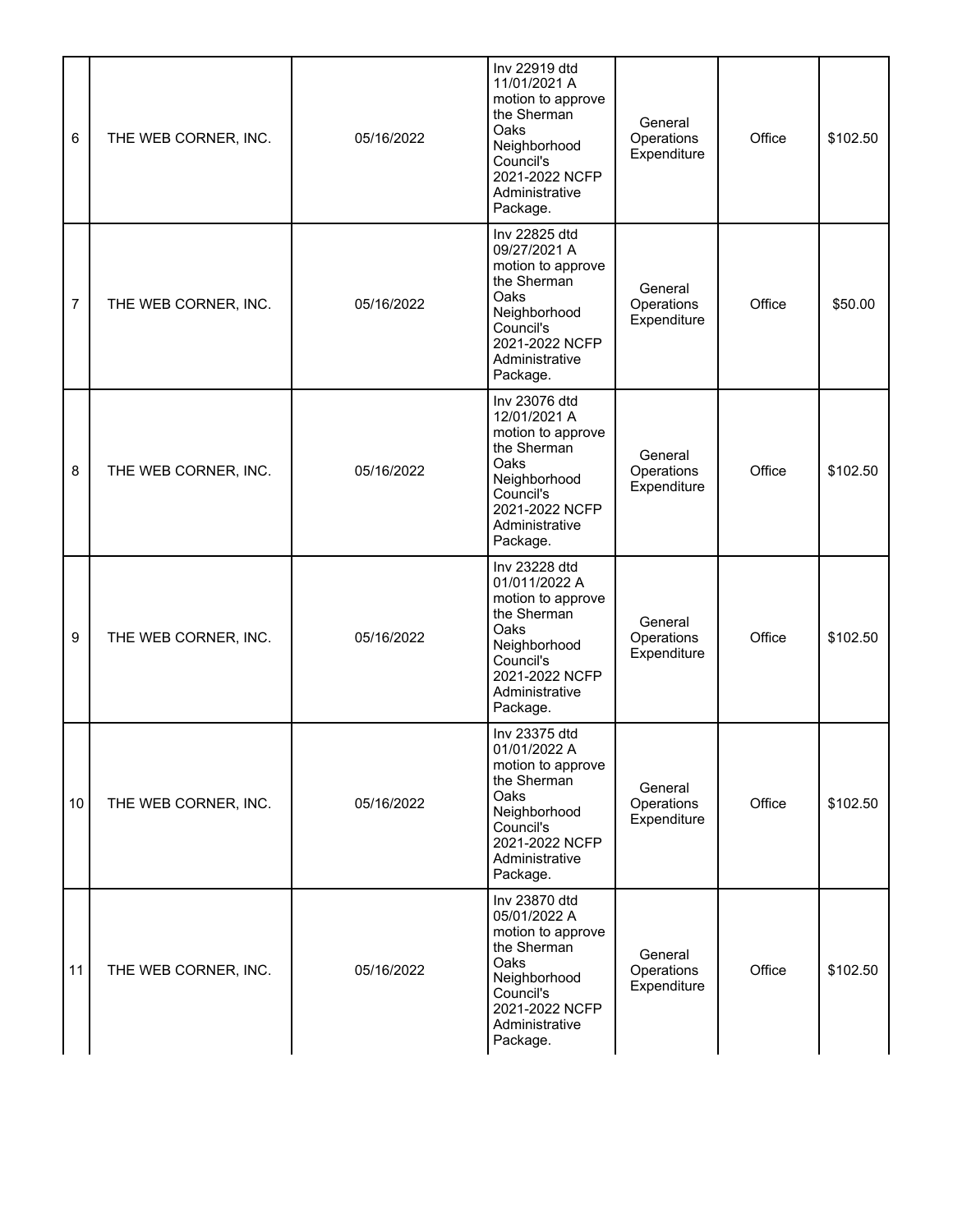| 12 | AT&T                                   | 05/16/2022 | A motion to<br>approve the<br>Sherman Oaks<br>Neighborhood<br>Council's<br>2021-2022 NCFP<br>Administrative<br>Package.                                                                                                    | General<br>Operations<br>Expenditure | Office | \$15.26   |
|----|----------------------------------------|------------|----------------------------------------------------------------------------------------------------------------------------------------------------------------------------------------------------------------------------|--------------------------------------|--------|-----------|
| 13 | AT&T                                   | 05/16/2022 | A motion to<br>approve the<br>Sherman Oaks<br>Neighborhood<br>Council's<br>2021-2022 NCFP<br>Administrative<br>Package.                                                                                                    | General<br>Operations<br>Expenditure | Office | \$15.26   |
| 14 | AT&T                                   | 05/16/2022 | A motion to<br>approve the<br>Sherman Oaks<br>Neighborhood<br>Council's<br>2021-2022 NCFP<br>Administrative<br>Package.                                                                                                    | General<br>Operations<br>Expenditure | Office | \$15.26   |
| 15 | AT&T                                   | 05/16/2022 | A motion to<br>approve the<br>Sherman Oaks<br>Neighborhood<br>Council's<br>2021-2022 NCFP<br>Administrative<br>Package.                                                                                                    | General<br>Operations<br>Expenditure | Office | \$15.26   |
| 16 | AT&T                                   | 05/16/2022 | A motion to<br>approve the<br>Sherman Oaks<br>Neighborhood<br>Council's<br>2021-2022 NCFP<br>Administrative<br>Package.                                                                                                    | General<br>Operations<br>Expenditure | Office | \$15.26   |
| 17 | AT&T                                   | 05/16/2022 | A motion to<br>approve the<br>Sherman Oaks<br>Neighborhood<br>Council's<br>2021-2022 NCFP<br>Administrative<br>Package.                                                                                                    | General<br>Operations<br>Expenditure | Office | \$15.26   |
| 18 | Kester Avenue Elementary<br><b>PTA</b> | 05/17/2022 | NPG A motion to<br>approve a<br>Neighborhood<br><b>Purposes Grant</b><br>(NPG) in the<br>amount of<br>\$3,479.65 to the<br>Kester Ave<br><b>Elementary PTA</b><br>in support of the<br>school's<br>Mindfulness<br>Program. | Neighborhood<br>Purpose<br>Grants    |        | \$3479.65 |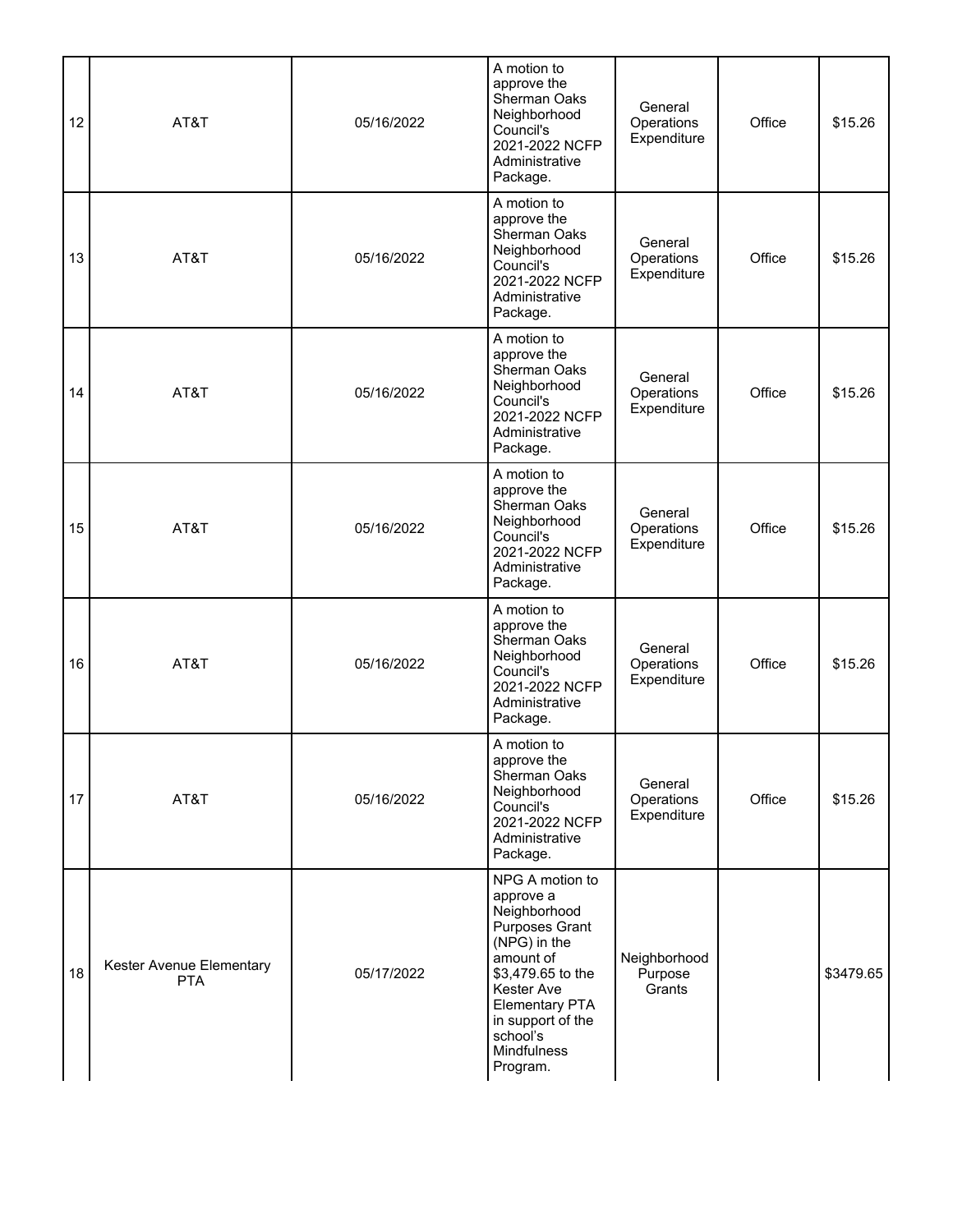| 19 | THE WEB CORNER, INC. | 05/16/2022 | Inv 22167 dtd<br>07/01/2021 A<br>motion to approve<br>the Sherman<br>Oaks<br>Neighborhood<br>Council's<br>2021-2022 NCFP<br>Administrative<br>Package. | General<br>Operations<br>Expenditure | Office | \$102.50  |
|----|----------------------|------------|--------------------------------------------------------------------------------------------------------------------------------------------------------|--------------------------------------|--------|-----------|
| 20 | THE WEB CORNER, INC. | 05/16/2022 | A motion to<br>approve the<br><b>Sherman Oaks</b><br>Neighborhood<br>Council's<br>2021-2022 NCFP<br>Administrative<br>Package.                         | General<br>Operations<br>Expenditure | Office | \$43.00   |
|    | Subtotal:            |            |                                                                                                                                                        |                                      |        | \$7076.55 |

|                | <b>Outstanding Expenditures</b>                            |             |                                                                                                                                                                                                                |                                      |              |              |  |  |
|----------------|------------------------------------------------------------|-------------|----------------------------------------------------------------------------------------------------------------------------------------------------------------------------------------------------------------|--------------------------------------|--------------|--------------|--|--|
| #              | <b>Vendor</b>                                              | <b>Date</b> | <b>Description</b>                                                                                                                                                                                             | <b>Budget Category</b>               | Sub-category | <b>Total</b> |  |  |
| $\mathbf{1}$   | Hope of the Valley<br>Rescue Mission                       | 04/22/2022  | Sherman Oaks Neighborhood<br>Council (SONC) approves the<br>expenditure of up to \$1,500 in<br>support of a Holiday Clothing<br>Drive in cooperation with the<br>Hope of the Valley and Notre<br>Dame High S   | General<br>Operations<br>Expenditure | Outreach     | \$1500.00    |  |  |
| $\overline{c}$ | <b>CONSTANT</b><br>CONTACT, INC.                           | 05/16/2022  | Inv 6OGQTLABB13222 DTD<br>05/12/2022 A motion to<br>approve the Sherman Oaks<br>Neighborhood Council's<br>2021-2022 NCFP<br>Administrative Package.                                                            | General<br>Operations<br>Expenditure | Office       | \$663.00     |  |  |
| 3              | Volunteers<br>Cleaning<br>Communities                      | 05/17/2022  | NPG A motion to approve a<br>Neighborhood Purposes Grant<br>(NPG) in the amount of<br>$$1,500.00$ to Volunteers<br><b>Cleaning Communities (VCC)</b><br>in support of VCC's efforts to<br>es                   | Neighborhood<br>Purpose Grants       |              | \$1500.00    |  |  |
| 4              | Community<br><b>Disaster</b><br>Preparedness<br>Foundation | 05/19/2022  | NPG A motion to approve a<br>Neighborhood Purposes Grant<br>(NPG) in the amount of<br>\$2,500 to the Community<br><b>Disaster Preparedness</b><br>Foundation in to set up a<br>Neighborhood Disaster<br>Respon | Neighborhood<br>Purpose Grants       |              | \$2500.00    |  |  |
| 5              | Los Angeles<br>Responsible Pit Bull<br>Owners, Inc.        | 05/19/2022  | NPG A motion to approve a<br>Neighborhood Purposes Grant<br>(NPG) in the amount of<br>\$3,545.00 to the Los Angeles<br>Responsible Pit Bull Owners,<br>Inc. in support of low-cost dog<br>training c           | Neighborhood<br>Purpose Grants       |              | \$3545.00    |  |  |
| 6              | Los Angeles<br>Responsible Pit Bull<br>Owners, Inc         | 05/19/2022  | NPG A motion to approve a<br>Neighborhood Purposes Grant<br>(NPG) in the amount of<br>\$1000.00 to the Los Angeles<br>Responsible Pit Bull Owners,<br>Inc. in support providing dog<br>beds and groo           | Neighborhood<br>Purpose Grants       |              | \$1000.00    |  |  |